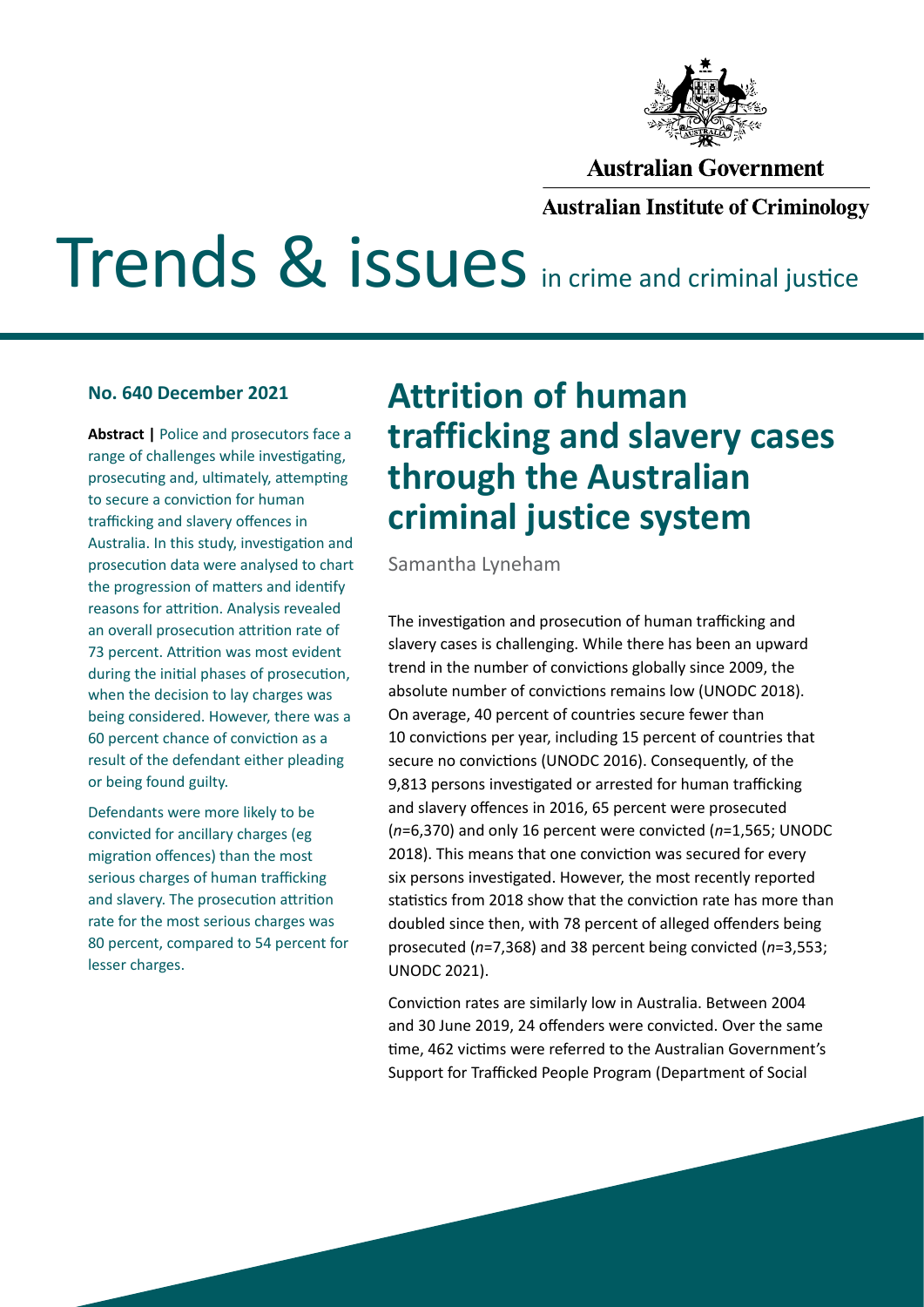Services 2019). Although Australia's response to human trafficking and slavery is centred on a strong criminal justice response, little is known about why there appears to be a high rate of attrition of cases as they progress through the criminal justice system (David 2008; Davy 2016; Simmons et al. 2013).

The purpose of this study was thus twofold: to identify the points of attrition in the criminal justice process (defined as when a matter was referred to the police until the achievement of a court outcome), and to identify the challenges that police and prosecutors face when investigating, prosecuting and, ultimately, attempting to secure a conviction. To this end, the study adopted a similar focus to Farrell, McDevitt and Fahy (2008; see also Farrell et al. 2012; Farrell, Owens & McDevitt 2014), whose research in the United States examined the legal, institutional and attitudinal barriers to investigating and prosecuting cases of human trafficking.

## **Methodology**

Three levels of the criminal justice system were examined—investigation, prosecution and court and attrition was measured using three units of analysis: cases, defendants and offences. Quantitative data from the Australian Federal Police (AFP) and Commonwealth Director of Public Prosecutions (CDPP) were analysed for matters received between 10 December 1999 and 30 June 2017.

These data included:

- number of cases, defendants and offences;
- defendant characteristics;
- state/territory location of the prosecuting office;
- offence category;
- furthest stage reached in the investigation and/or prosecution process; and
- the outcome of the furthest stage reached.

To examine the factors that contribute to the movement or attrition of these cases, qualitative data were also obtained through 22 interviews with investigators, prosecutors, immigration officials and victim support personnel (collectively referred to as criminal justice practitioners). These interviews elicited information regarding:

- familiarity with (eg training, specialisation and use) and complexity of human trafficking and slavery legislation among police, prosecutors and the judiciary;
- collaboration between police and prosecutors in the referral, preparation and pursuit of matters;
- the role of evidence and victim testimony;
- factors influencing decisions to investigate, charge and prosecute a matter, and reasons why cases did not proceed;
- characteristics of matters that were likely to proceed; and
- the extent to which other charges have been pursued in combination with human trafficking and slavery charges.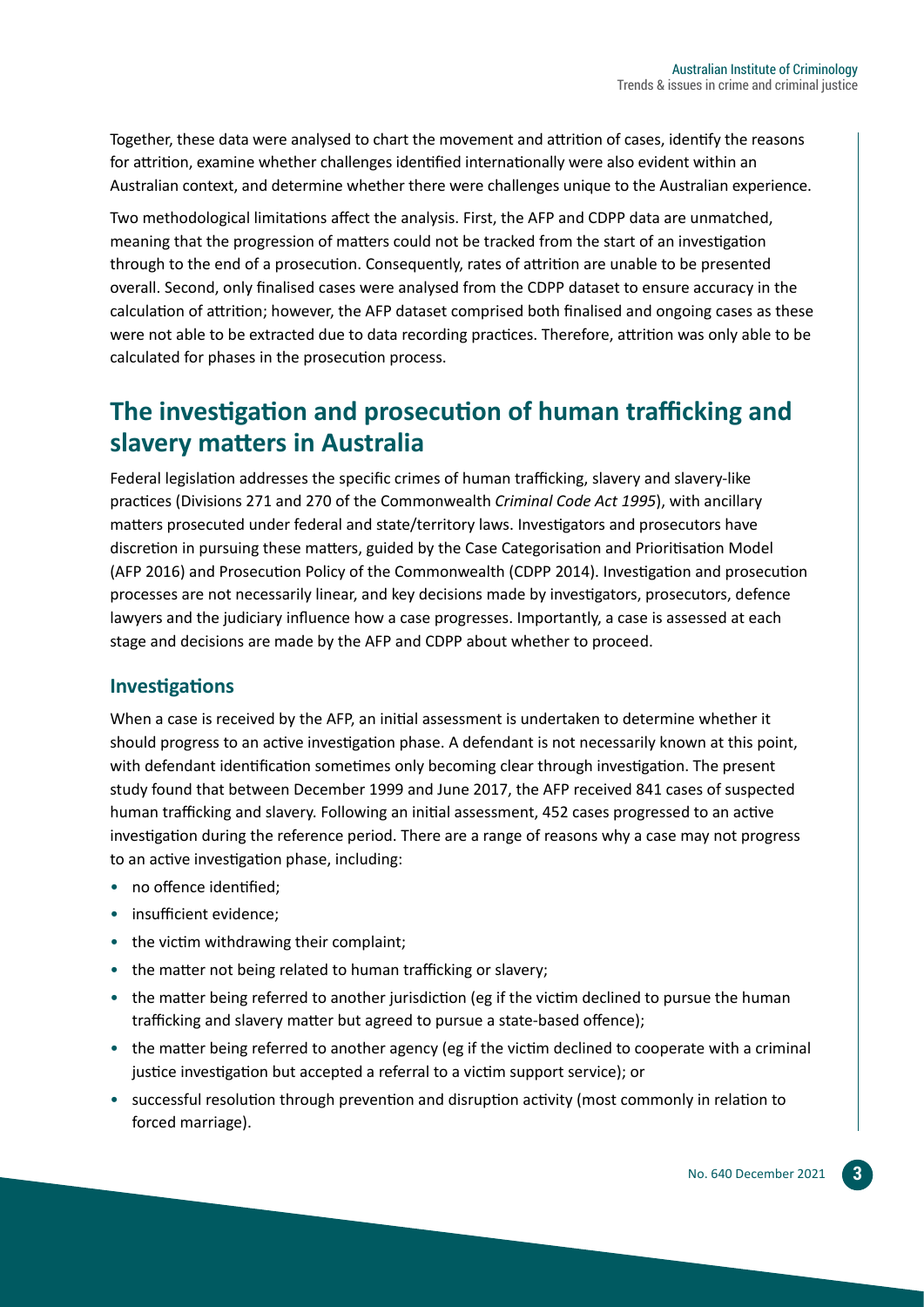Although unable to be quantified, the increase in disruption efforts in response to the criminalisation of forced marriage in 2013 may account for a considerable proportion of cases that do not progress to an active investigation. According to the AFP, disruption activity delays, diverts or otherwise complicates the commission of criminal activity or the operations of a criminal entity (AFP 2019). Disruption represents a different outcome measure for the AFP, which reflects a broader range of operational tactics and strategies focused on the reduction of crime-related harm, but is more difficult to capture. In taking a victim-centric approach to human trafficking and slavery cases, the AFP considers disruption and intervention activities, which remove victims from harm, as important as successful prosecution outcomes.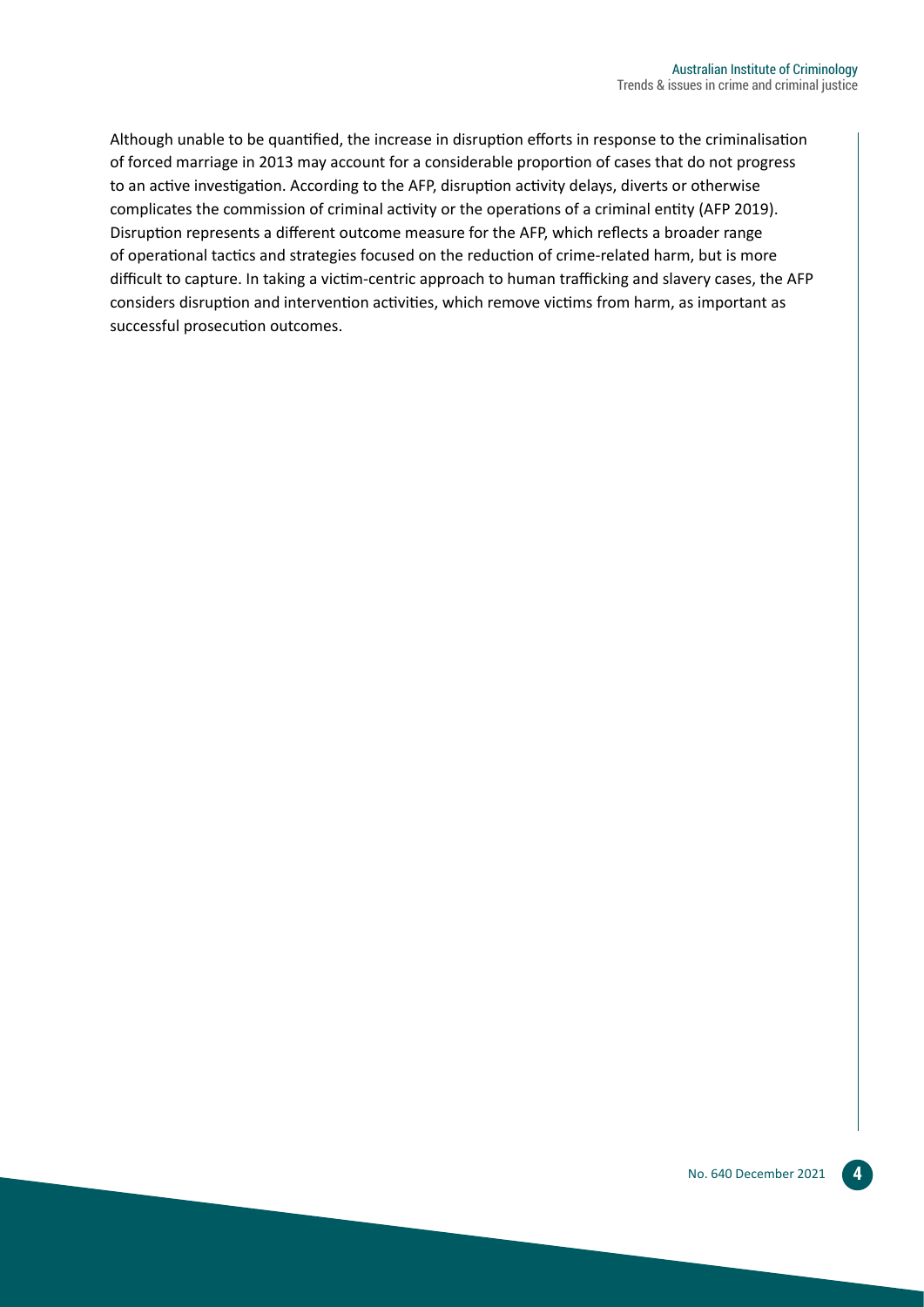

a: Includes 1 case with 1 defendant and 2 offences that was discontinued/withdrawn by the CDPP following entry of a guilty plea. This case is not included in the conviction numbers as no conviction was recorded Note: As each case may involve multiple defendants, and each defendant may be charged with multiple offences, the defendant and case numbers may not total at each stage of the attrition map Source: AFP & CDPP data files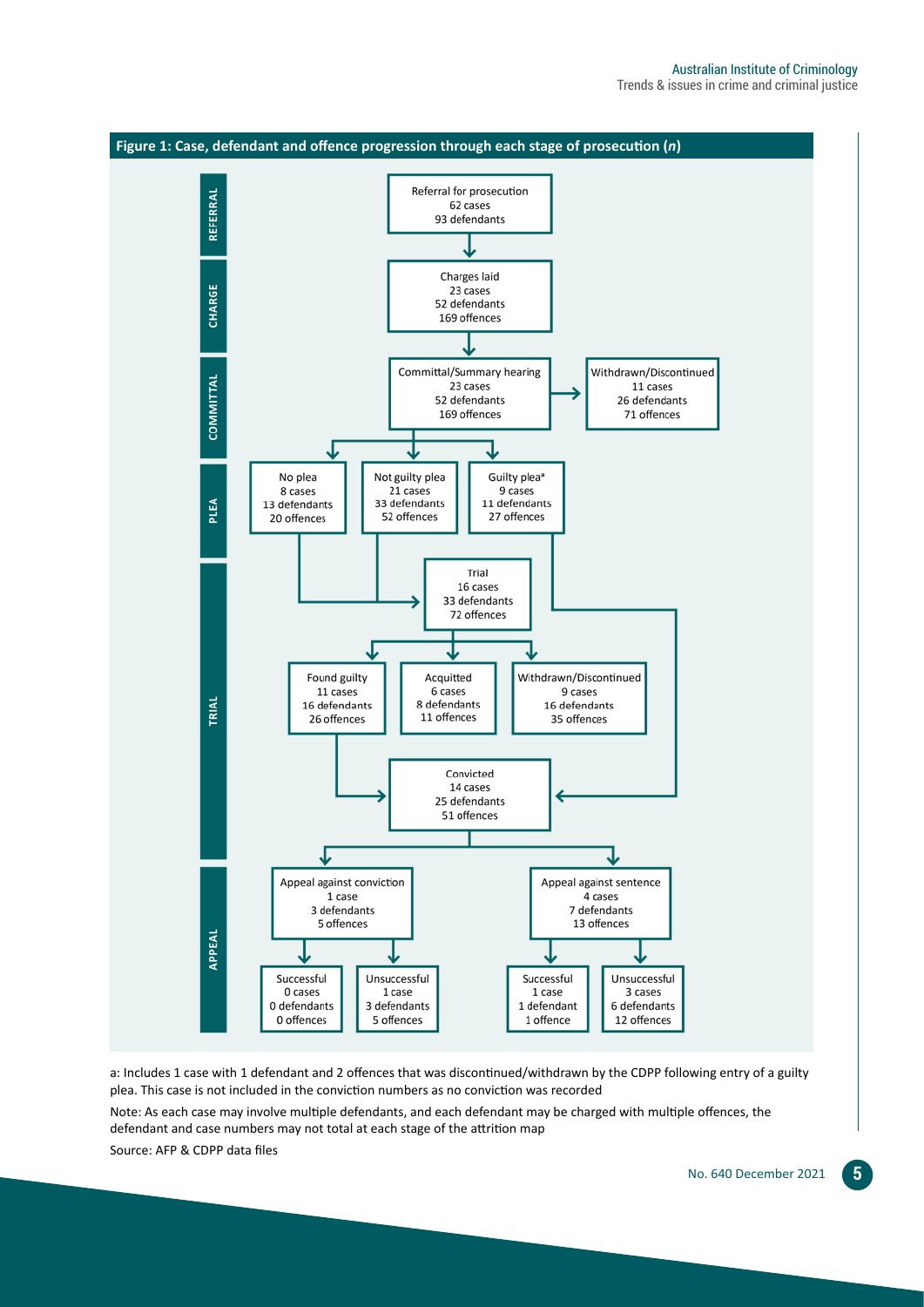## **Characteristics of defendants referred for prosecution**

Of the 452 cases actively investigated, the AFP had referred 62 cases involving 93 human trafficking, slavery and forced marriage defendants to the CDPP for prosecution as at 30 June 2017 (see Figure 1). The number of cases not referred includes those where a decision was made by the AFP to close the case, as well as those where a decision was yet to be made. It is therefore possible that more of these cases will have been referred to the CDPP since then.

Most defendants were referred to prosecuting offices in Sydney (*n*=50, 54%) and Melbourne (*n*=23, 25%). This most accurately reflects the location of the defendant at the time the case was referred to the CDPP, rather than indicating the location of the incident. Over half of defendants were male (*n*=49, 53%), approximately one-quarter were female (*n*=25, 27%) and the gender of the remaining defendants was not recorded (*n*=19, 20%). Defendants were aged between 21 and 61 years, with the average age being 39 years. Female defendants tended to be older, with the majority aged over 34 years (*n*=18, 72%). Birthplace was recorded for 43 defendants (46%) who originated from 20 countries. Approximately one-third of defendants were born in South-East Asia (*n*=15, 35%) or East Asia (*n*=14, 33%). The remaining defendants were born in Europe (*n*=6, 14%), South Asia (*n*=4, 9%), Australia (*n*=2, 5%), and West Asia and the Pacific (*n*=1, 2% each).

Most cases involved a single defendant (*n*=48, 77%). Of the 14 cases with co-defendants (range=2–6), 12 cases involved a combination of male and female defendants and two cases involved only male defendants. In most cases, co-defendants originated from different countries of birth within South-East Asia, or a mix of South-East Asian and European countries.

## **Pre-brief advice and brief assessments**

The AFP may choose to seek advice from the CDPP prior to the preparation of a brief of evidence. This pre-brief advice can assist investigators to 'focus their efforts and most efficiently gather admissible evidence to address the elements that must be established to prove an offence beyond reasonable doubt' (CDPP nd: np). Pre-brief advice is generally provided in matters that are:

- significant, complex or major;
- sensitive;
- of particular importance for the AFP's enforcement strategy; or
- likely to have an impact on a broader class of cases (CDPP nd: np).

Once a brief of evidence has been prepared and referred to the CDPP, a brief assessment will be undertaken by the CDPP to ensure that there are reasonable prospects of securing a conviction and to identify any complex legal issues, evidentiary difficulties and relevant public interest considerations, in line with the Prosecution Policy of the Commonwealth (CDPP 2014). A brief assessment is undertaken for all matters referred to the CDPP, although the timing of the assessment will vary based on decisions regarding the arrest of a defendant. Whether investigators choose to arrest a defendant before referring the matter to the CDPP for the brief assessment depends on practical considerations, such as the likelihood of the defendant absconding, preventing the continuation of the offence or concealment of evidence. Pre-brief advice and brief assessments are useful as they provide investigators with advice on the complex legal, evidentiary, practical and logistical issues of a case (CDPP nd: np).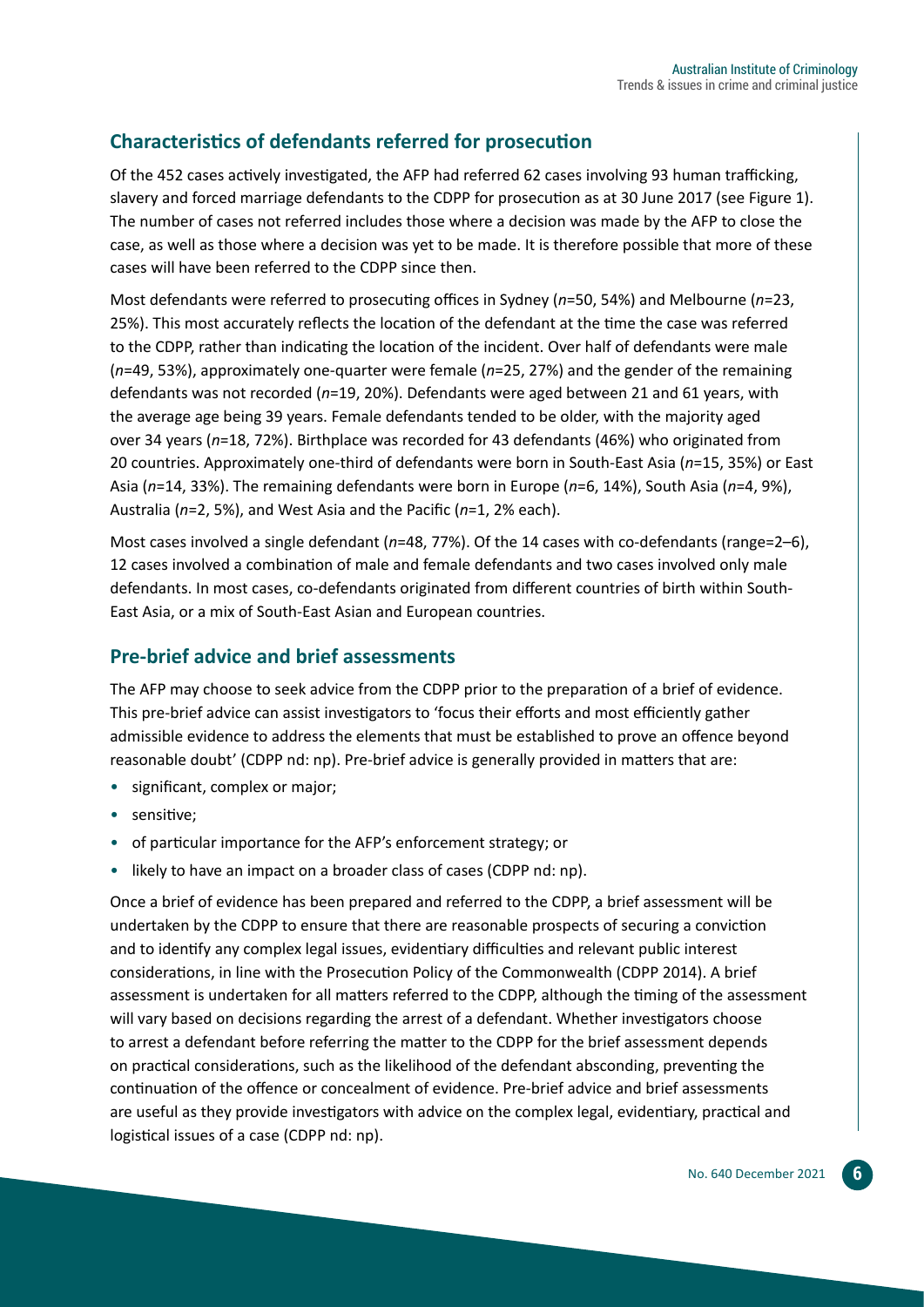The AFP sought pre-brief advice from the CDPP in 34 of 62 cases (55%). In all 34 cases, prosecution was not initiated and the case was discontinued. This is not unexpected, as the AFP likely sought pre-brief advice due to their uncertainty about the prospects of a case. A brief assessment was undertaken by the CDPP prior to the arrest of a defendant in five cases (7%), all of which did not proceed either because the investigation was terminated, there was insufficient evidence, there were no reasonable prospects of conviction, or prosecution would not be in the public interest. A brief assessment was undertaken in 23 cases (37%) following the arrest of a defendant, all of which resulted in the prosecution being continued. As a result, 82 percent of cases where a brief assessment was undertaken resulted in prosecution being initiated or continued.

## **Charges**

Fifty-two defendants (56%) were charged with a combined total of 169 offences, most commonly slavery and servitude (*n*=27 defendants, 52% each), followed by human trafficking (*n*=17 defendants, 33%) and migration/passport offences (*n*=16 defendants, 32%; see Table 1). Three-quarters of defendants had multiple charges recorded (*n*=38, 73%). The number of charges per defendant ranged from one to 12, with an average number of three charges. Female defendants were more likely to be charged than male defendants (*n*=23, 79% vs *n*=43, 72%). No other differences were observed based on the defendants' characteristics.

| Table 1: Charges by offence category |                                    |                          |                                   |    |
|--------------------------------------|------------------------------------|--------------------------|-----------------------------------|----|
|                                      | Defendants <sup>a</sup> ( $n=52$ ) |                          | Offences <sup>b</sup> ( $n=169$ ) |    |
|                                      | $\mathbf n$                        | %                        | $\mathbf n$                       | %  |
| Slavery                              | 27                                 | 52                       | 32                                | 19 |
| Human trafficking <sup>c</sup>       | 17                                 | 33                       | 22                                | 13 |
| Servitude <sup>d</sup>               | 27                                 | 52                       | 39                                | 23 |
| Forced marriage                      | 1                                  | $\overline{\mathcal{L}}$ | 1                                 | 1  |
| Debt bondage                         | 7                                  | 13                       | 7                                 | 4  |
| Child sex offences <sup>d</sup>      | $\mathbf{1}$                       | $\overline{\phantom{a}}$ | 11                                | 7  |
| Migration/passport                   | 16                                 | 31                       | 23                                | 14 |
| Prostitution <sup>e</sup>            | $\overline{4}$                     | 8                        | 5                                 | 3  |
| Other                                | 25                                 | 48                       | 29                                | 17 |

a: The number and percentage of defendants may not total as each defendant could be charged with multiple offences

b: Percentages do not sum to 100 due to rounding

c: Includes child trafficking

d: Includes state/territory and Commonwealth offences

e: Use of the term 'prostitution' to describe offences within this category reflects the language used in Australian legislation; it does not denote criminality of sex workers or the sex industry (see Renshaw et al. 2015 for an overview of the legal status of the Australian sex industry)

Source: CDPP data file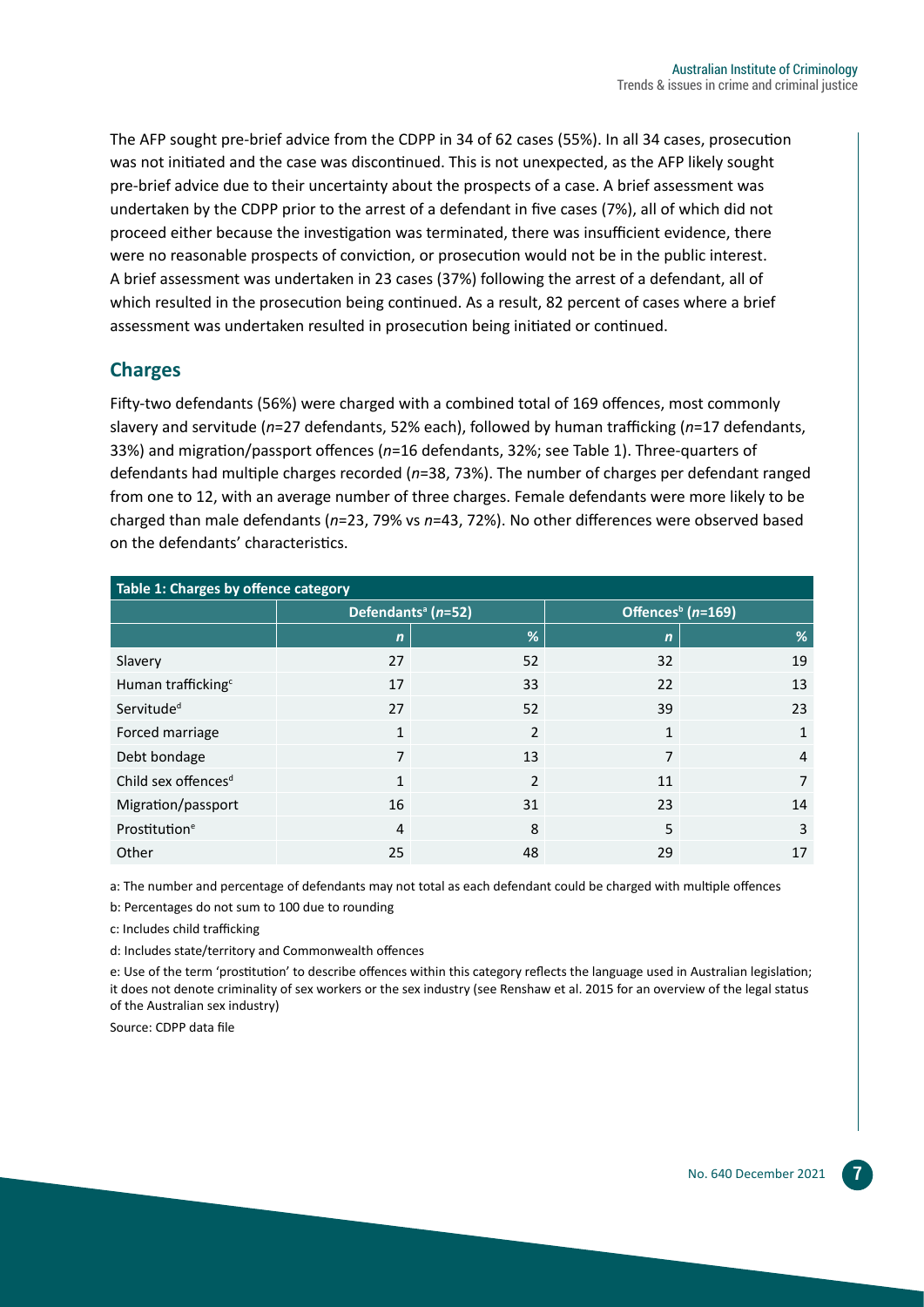## **Committal and trial proceedings**

All charged defendants (*n*=52) appeared for a committal hearing. Ten defendants were dismissed on all charges (*n*=28 charges) at or following the committal hearing either due to insufficient evidence or because the prosecutor decided to withdraw the case. A further 43 offences were discontinued, although these defendants continued to be prosecuted for other charges. Of the 71 charges dropped at the committal phase, most related to servitude (*n*=20, 28%), slavery (*n*=12, 17%) or human trafficking (*n*=10, 14%).

Eleven defendants pleaded guilty to a total of 27 offences. Thirty-three defendants were committed for trial in relation to 72 offences as a result of pleading not guilty (*n*=52 offences) or entering no plea (*n*=20 offences). At trial, 16 defendants (48%) were found guilty of 26 offences (36%), eight defendants (24%) were acquitted of 11 offences (15%) and 16 defendants (48%) had 35 offences (49%) withdrawn/discontinued.

## **Convictions**

In total, 25 defendants (60%) were convicted of a combined total of 51 human trafficking, slavery, slavery-like or ancillary offences. As a result, 30 percent of charges were proven (*n*=51), seven percent were not proven (*n*=11) and 63 percent were withdrawn/discontinued (*n*=107). Defendants with multiple charges were more likely to be convicted than those with a single charge. Sixty-nine percent of defendants (*n*=22) with multiple charges were convicted (of at least one charge) compared to 30 percent of defendants (*n*=3) with a single charge. Moreover, 60 percent of convicted defendants (*n*=15) had at least half of their charges proven. While female defendants were more likely to be charged, male and female defendants were equally likely to be convicted (*n*=16, 48% vs *n*=9, 47%). However, female defendants were more likely to have a greater number of charges proven. Twothirds of female defendants had at least half of their charges proven (*n*=6, 67%), compared with 56 percent of male defendants (*n*=9). Defendants aged above 34 years were more likely to be convicted than younger defendants (43% vs 25%). Consistent with patterns observed for charged defendants, convicted defendants most commonly originated from South-East Asia.

Child sex offences were most likely to be proven (*n*=10, 91%), followed by migration/passport offences (*n*=12, 52%; see Figure 2). These were the only offence categories to have a greater than 50 percent success rate (excluding the single forced marriage offence). Among the human trafficking and slavery offences, slavery was most commonly proven (*n*=10, 31%). Human trafficking (*n*=3, 14%) and servitude (*n*=6, 15%) charges were least likely to be proven. Three defendants appealed their conviction and seven defendants appealed their sentence. No defendant successfully appealed their conviction; however, one defendant successfully appealed their sentence.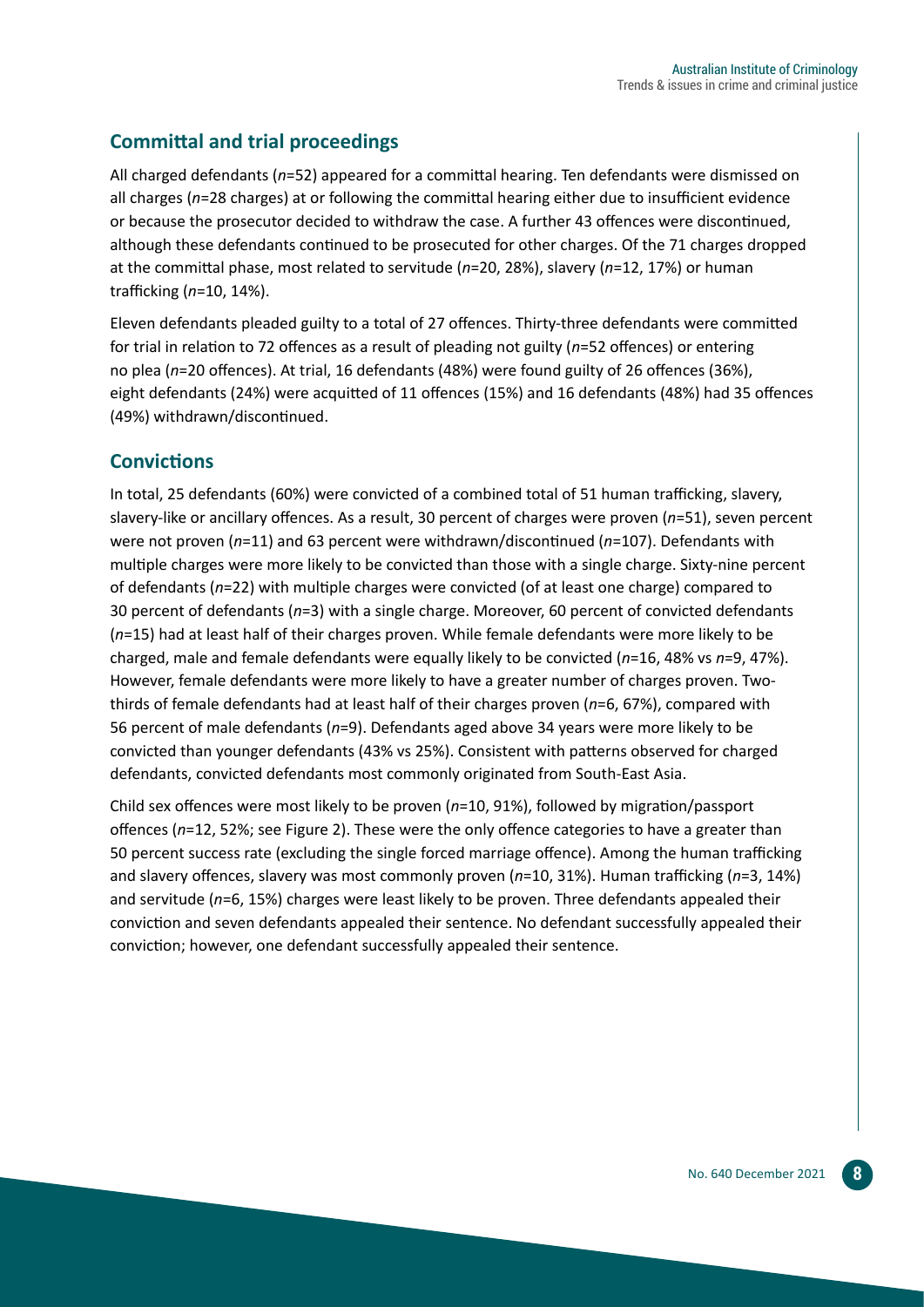

a: Includes child trafficking b: Includes state/territory and Commonwealth offences Source: CDPP data file

## **Prosecution length**

The overall length of time between when a defendant was referred for prosecution and when their case was finalised was, on average, 2.5 years. For convicted defendants, the average length of the prosecution process increased to 3.4 years.

## **Attrition rates in Australian human trafficking and slavery cases**

Due to data limitations, attrition was unable to be calculated between phases in the investigation process, and therefore for the complete criminal justice process from when a case was identified by police to the finalisation of a matter in court. Attrition was able to be calculated between phases in the prosecution process, which showed an overall attrition rate of 73 percent between the number of defendants referred for prosecution (*n*=93) and the number of defendants who were convicted (*n*=25; see Figure 3). Attrition was similarly high from charge to conviction, with half of defendants (52%) being dismissed between these stages. Comparable levels of defendant attrition were observed between referral for prosecution and charge (44%), and between plea/trial and conviction (40%).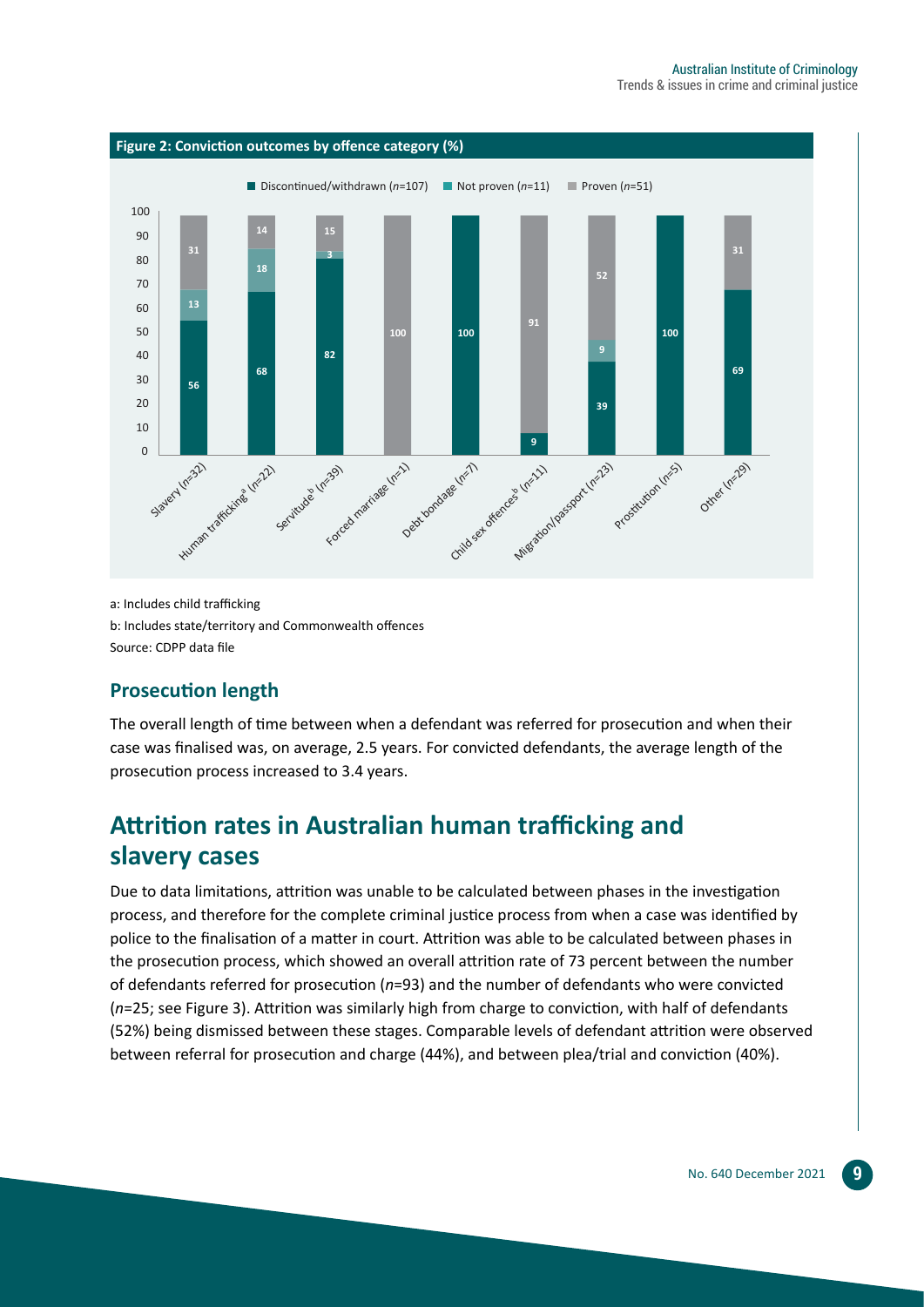A lower rate of attrition was observed between charge and plea/trial (19%), indicating that most defendants who were charged either pleaded guilty or were found guilty at trial. Therefore, the conviction rate was higher than the rate of acquittal and withdrawal once a prosecution was commenced. In other words, most matters were withdrawn/discontinued before reaching the plea/ trial phase; however, if a matter progressed to the plea/trial phase then there was a 60 percent chance of securing a conviction.



#### Source: CDPP data file

At the offence level, the more serious charges of human trafficking and slavery had a lower conviction rate than alternative charges. Whereas human trafficking and slavery offences comprised the largest proportion of charges (*n*=101, 60% vs *n*=68, 40% for alternative offences), they comprised the smallest proportion of convictions (*n*=20, 39% vs *n*=31, 61% for alternative offences; see Figure 4). Therefore, the prosecution attrition rate for human trafficking and slavery offences was 80 percent, compared to 54 percent for alternative offences. Attrition for human trafficking and slavery offences was most likely to occur between plea/trial and conviction (63%), although 47 percent of offences did not proceed from charge to plea/trial. In comparison, there was a comparable rate of attrition for alternative offences between charge and plea/trial (35%), and plea/trial and conviction (30%).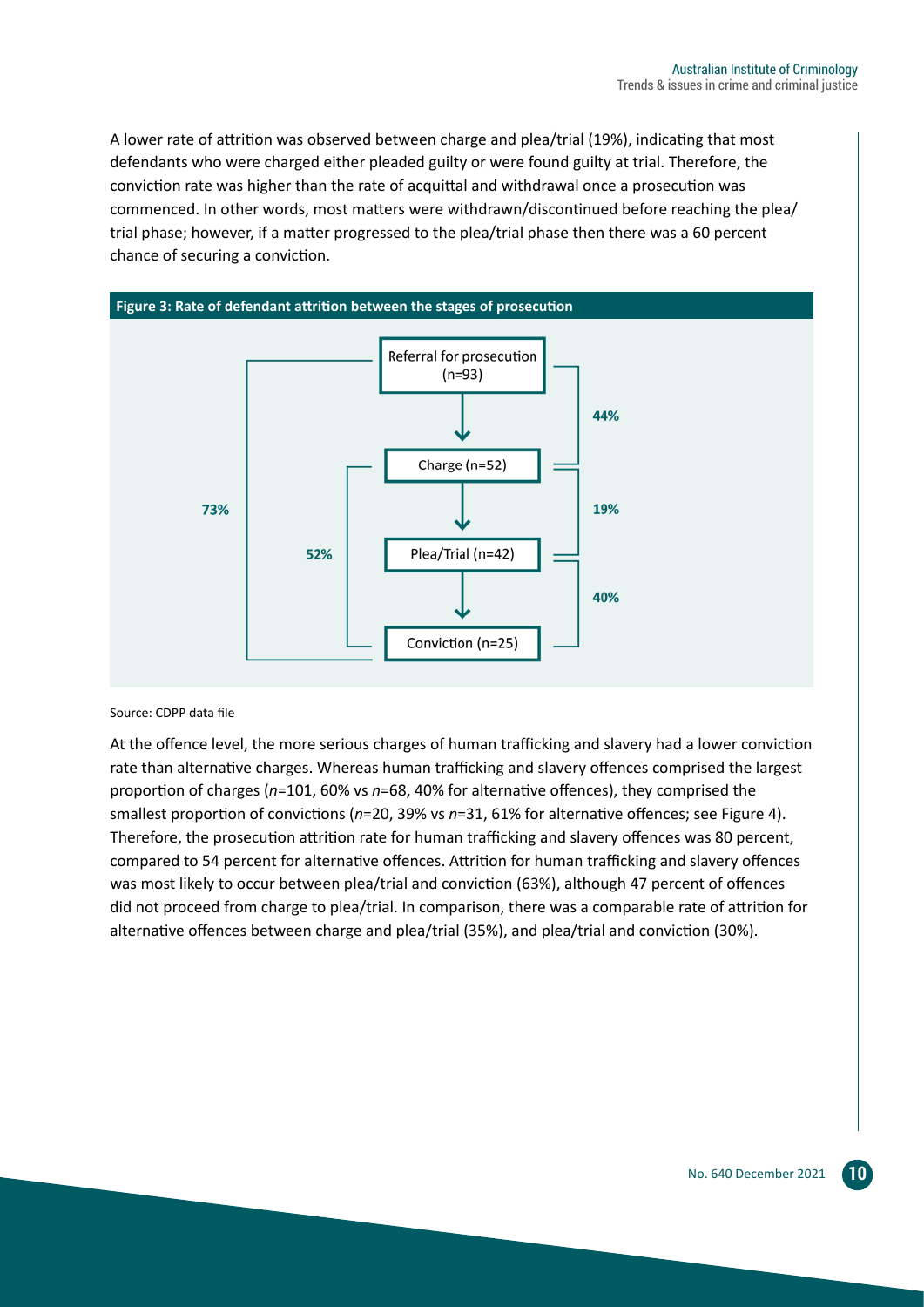

Source: CDPP data file

#### **Challenges with investigating and prosecuting human trafficking and slavery cases**

A strong criminal justice response intends to curb impunity for traffickers, act as a deterrent for future offending, and facilitate justice and redress for victims (Gallagher & Karlebach 2011). However, the global criminal justice response has been historically weak and there have been far fewer prosecutions and convictions than expected based on the estimated prevalence of human trafficking and slavery offences (Farrell, Owens & McDevitt 2014; Gallagher & Karlebach 2011; Matos, Gonçalves & Maia 2017; McDonald 2014). Research has indicated the reasons why human trafficking and slavery investigations and prosecutions have faltered, which centre on victim identification and cooperation, victim credibility and evidentiary difficulties, the complexity of legislation, and training and experience of investigators and prosecutors. Interviews with criminal justice practitioners confirm many of these challenges in the Australian context; however, differences were also identified.

#### *Victim identification and cooperation*

The international and Australian trafficking literature establishes victim identification and cooperation as one of the most significant causes of criminal justice attrition, due to the central role that victims play in providing evidence to police and recounting testimony in court (Clawson et al. 2008; David 2008, 2007; Gallagher & Karlebach 2011; Matos, Gonçalves & Maia 2019, 2017; Nguyen, Le & Luong 2020). Failure by authorities to (correctly) identify victims not only precludes justice but prevents referral and access to support (Nguyen, Le & Luong 2020). Once identified, victims are often reluctant to cooperate as a result of not identifying as victims themselves, lacking trust in criminal justice practitioners and processes, and viewing cooperation as inconsistent with their best interests (Bales & Lize 2007; Clawson, Dutch & Cummings 2006; Farrell, McDevitt & Fahy 2008; Farrell, Owens & McDevitt 2014; Gallagher & Karlebach 2011; UNODC 2008).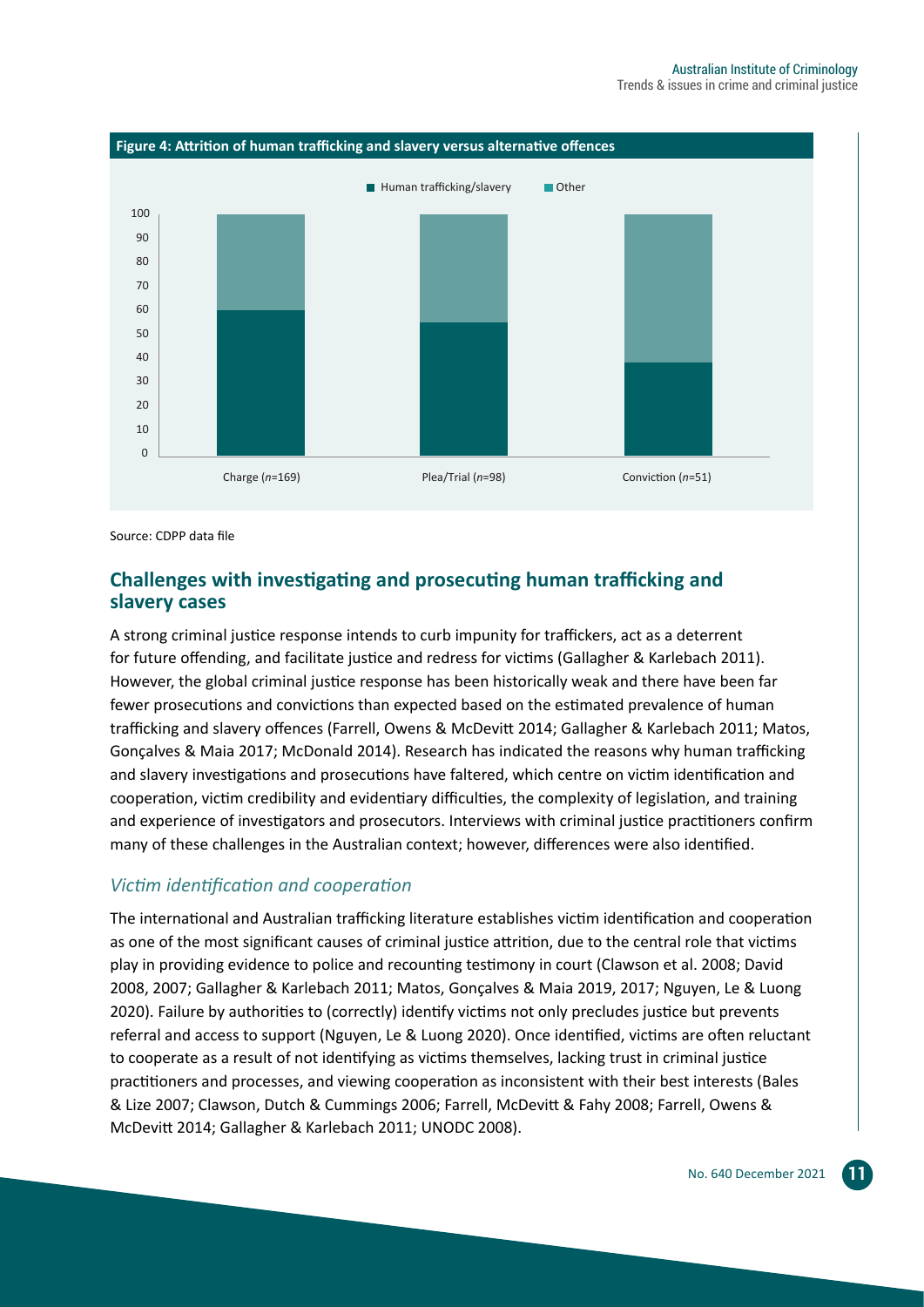Interviews with Australian criminal justice practitioners for this study affirm many of these challenges. In contrast, however, practitioners commented on the strong desire by most victims to participate in criminal justice processes initially. Therefore, front-end attrition was not thought to be explained by a lack of victim cooperation, but rather the decisions of criminal justice practitioners to withdraw the case early in the process based on the likelihood of a successful prosecution outcome. For instance, even when victims were eager to participate, investigators identified complex trauma, lack of English language skills, and cultural and institutional issues related to mistrust in police or misunderstanding of the police's role as barriers to effective engagement. Practitioners also perceived cooperation to be dependent on the type of exploitation and the relationship between the victim and offender. For example, labour exploitation victims were the least likely to self-identify or acknowledge their victim status due to differing normative standards of employment and workplace relations in Australia versus origin countries. However, once engaged in the criminal justice process, labour exploitation victims were perceived as more willing to cooperate because of the motivation to recover lost income. Victims of all forms of exploitation were less likely to cooperate if the perpetrator was known to them or their family. This was particularly the case if the perpetrator was a family member and the victim was a child, which most commonly occurred in cases of forced marriage.

Australian prosecutors identified the choice of victims to return home as a significant reason for laterstage attrition. Due to the lengthy duration of most trafficking prosecutions, practitioners found that victims wanted to move on and rebuild their lives. Prosecutors spoke about the stress that victims felt knowing that a trial was going on in the background of their lives, and having to take leave from employment and family commitments to travel to Australia for what could also be a lengthy trial appearance. Victims were also identified as being hesitant to tell employers, family members and new partners the reasons for going to Australia, especially if those people had no prior knowledge of their victimisation.

## *Victim credibility and evidentiary difficulties*

Human trafficking and slavery cases often rely on victim testimony as the primary or only source of evidence, and the quality of such evidence is a strong determinant of the success of a prosecution (Bales & Lize 2007; David 2007; Matos, Gonçalves & Maia 2019; UNODC 2017). Problems with victim cooperation mean that the evidence used to investigate and prosecute cases is often unsatisfactory, yet even when victims do cooperate the credibility of their evidence is likely to be challenged in court. Victims may provide inconsistent statements due to fear or memory loss from trauma, which leads them to change or correct their story over time (Bales & Lize 2007; David 2008, 2007; Farrell, Owens & McDevitt 2014; UNODC 2017). They may lie about or omit details to protect themselves or family members, as has been demonstrated in Australian cases (David 2008; UNODC 2017). Critical judgement of actions that are counterintuitive and do not appeal to notions of the ideal victim is therefore likely, such as appearing complicit, capable of leaving, apathetic or hostile (David 2007; Wilson & Dalton 2008). Victims may also face accusations of dishonesty by defence counsel if opportunities to obtain assistance or a visa are offered in exchange for cooperation (David 2008). Consequently, Farrell, Owens and McDevitt (2014) found that prosecutorial charging decisions were based on evaluations of how victims might be perceived by judges and juries, including their level of blameworthiness.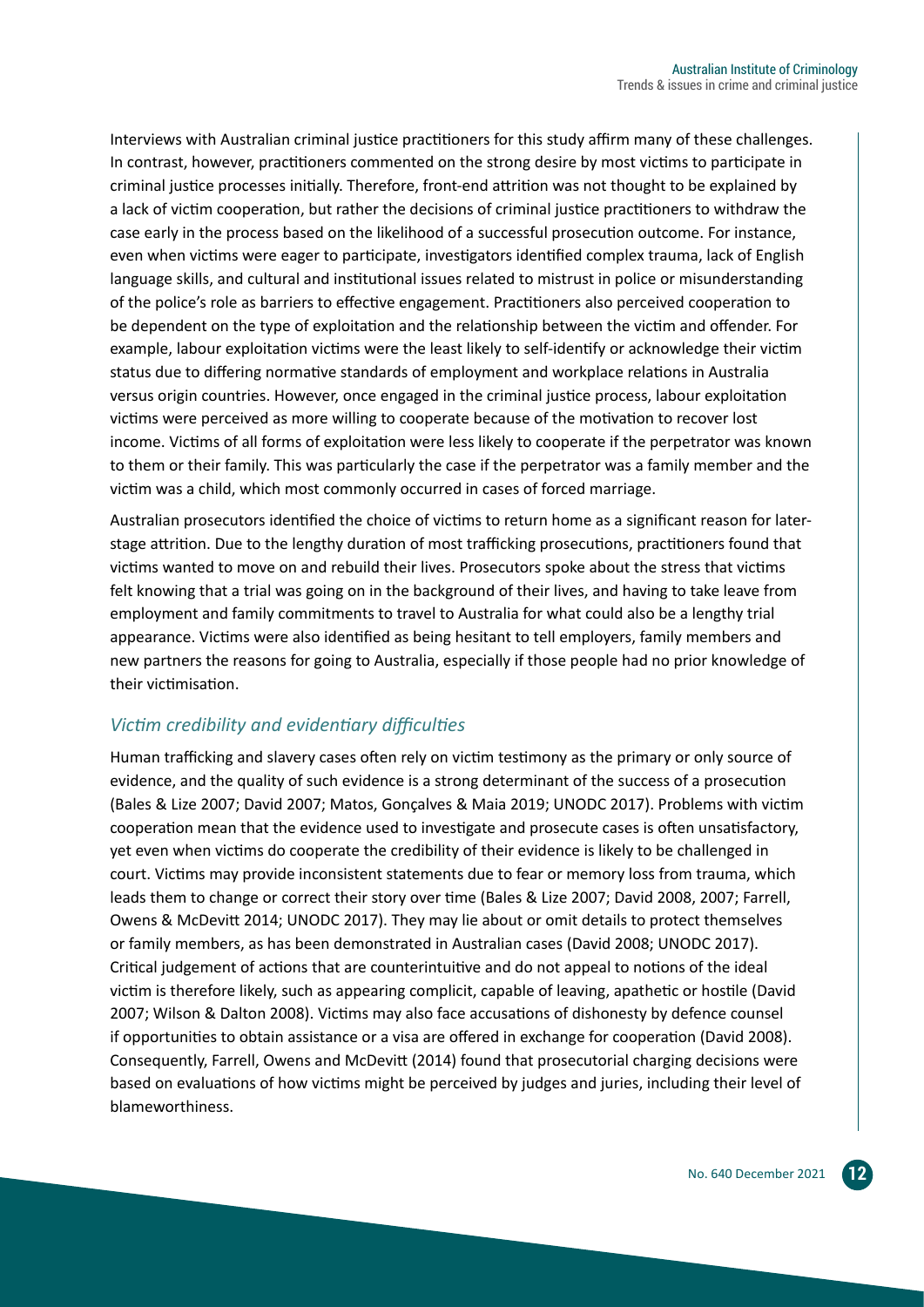Australian criminal justice practitioners interviewed for this study acknowledged the significant impediments arising from perceptions of victim credibility and how these were influential in the decision to initiate and continue a prosecution. Practitioners noted the difficulty of corroborating evidence, and therefore how the focus at trial is the reliability, truthfulness and completeness of the victim's testimony. Investigators and prosecutors held concerns that victim credibility would be challenged by defence counsel based on inconsistent and contradictory evidence provided by victims, the victim's visa status (ie if they were in breach of their visa conditions at the time of being identified), and that defence counsel would make accusations that victim cooperation and testimony were induced by offers of support, including the granting of visas to remain in Australia.

Investigators also raised that evidence quality can be impacted by delays in evidence collection, often because of multi-jurisdictional collaboration to obtain evidence located across borders, as well as the recovery and reflection period afforded to victims under the Support for Trafficked People Program. The 45-day recovery and reflection period, with a possible extension of another 45 days, is designed to enable victims to stabilise their situation and make informed decisions about their future options for criminal justice participation (Australian Red Cross 2013). During this time, victims can receive tailored support and advice without being required to engage with investigators. While criminal justice practitioners viewed the recovery and reflection time as important and necessary, including for the potential benefits in aiding victim participation in criminal justice proceedings, it also presented some evidentiary challenges. Delays in obtaining victim statements prevented police from developing an investigative strategy and pursuing avenues for corroborative evidence.

Non-government organisations play a key role in assisting victims prior to and during any criminal justice involvement and therefore develop relationships with victims in advance of criminal justice contact. Investigators and prosecutors are cognisant that this places support providers in a position to influence victim testimony. Support providers may also elicit information from victims for different purposes to criminal justice practitioners—for example, for the purpose of compensation—which may result in different versions of events being recorded. Investigators and prosecutors held concerns that case notes for managing client support may contradict victim statements to police or provide evidence of induced cooperation and therefore be used to discredit victim testimony. Finally, practitioners recounted the challenges of inaccurate translation of victim testimony in court, which add to issues of victim credibility. Prosecutors weigh these factors when deciding whether to proceed with a case, and may choose to withdraw proceedings even if victims express the desire to continue.

## *Complexity of legislation and lack of case law*

Research has noted the complexity of human trafficking and slavery legislation compared to other crime types (David 2007; Gallagher & Karlebach 2011; Matos, Gonçalves & Maia 2017; UNODC 2017). Criminal justice actors must contend with imprecisely defined concepts such as coercion, deception, exploitation and the victim's position of vulnerability (David 2007; Farrell, Owens & McDevitt 2014; Matos, Gonçalves & Maia 2017) and prove a constellation of elements related to the act, means and purpose of the crime (UNODC 2017). The lack of case law, due to the relatively small number of convictions, means there is little guidance on the evidentiary requirements to establish a prima facie case and on legal concepts tested in court. Research has also highlighted the lack of community awareness of this type of offending, and therefore raised concerns about how judges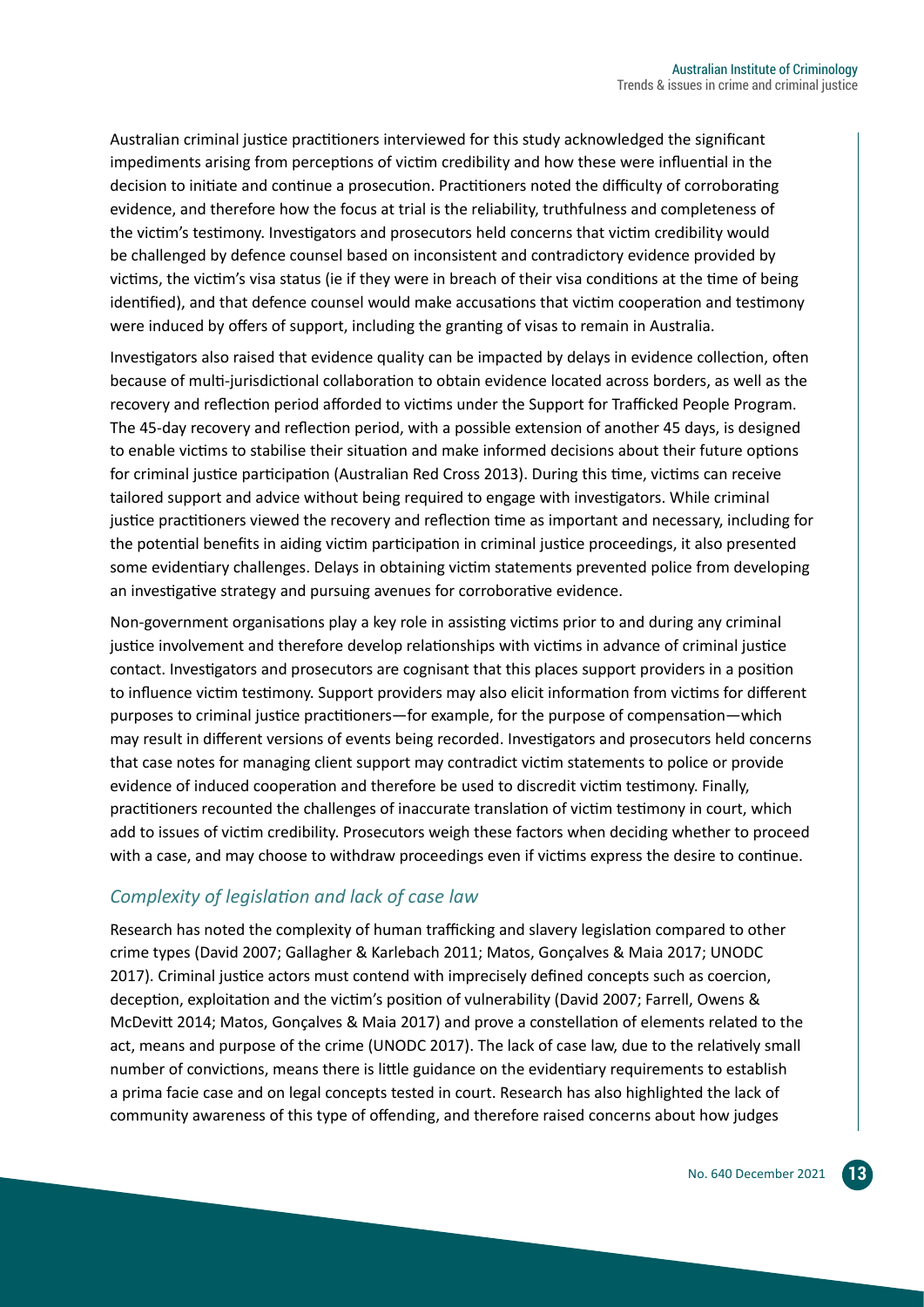and juries understand the elements of human trafficking and slavery offences (Joudo Larsen et al. 2012; Schloenhardt, Astill-Torchia & Jolly 2012). Misunderstandings and stereotypical views about the nature of this type of offending may shape juries' views, as well as practitioners' views of how judges and juries will receive and interpret the information provided to them, which may result in unjust trial outcomes (Farrell, Owens & McDevitt 2014; Joudo Larsen et al. 2012). In response, it is common for prosecutors to charge human trafficking and slavery defendants with alternative offences that are more familiar, have been tested, and for which prosecutors can be satisfied of a higher likelihood of conviction (Farrell, Owens & McDevitt 2014; McDonald 2014).

Explaining and proving difficult concepts at trial was one of the greatest challenges identified by Australian prosecutors. Few of the offences were thought to be well defined, and many have not yet been tested in court. The absence of precedent meant practitioners were unsure of what the courts would accept as the legal elements of each offence, especially as particular concepts could manifest in different ways. Therefore, practitioners raised concerns about inconsistent interpretation, understanding and application of human trafficking and slavery offences across each stage of the criminal justice process. Prosecutors felt they were making predictions about how provisions could be interpreted, and held concerns about whether sufficient evidence could be gathered to establish and satisfy each element of the offence. The structure of human trafficking and slavery legislation has also resulted in multi-layered definitions related to each of the acts, means and exploitation elements. In the experience of prosecutors, this has led to juries experiencing particular difficulty in understanding the legal elements of the offences made up of concepts that are unfamiliar and abstract, and therefore to jurors relying on stereotypical perceptions of victims. Prosecutors advised that concerns about judge and jury understandings of human trafficking and slavery had influenced their decision to carry a case forward.

## *Training, experience and exposure*

Similarly, research has established a link between the level of training, experience and exposure among criminal justice practitioners and prosecution outcomes (Bales & Lize 2007; Clawson et al. 2008; Dutch National Rapporteur on Trafficking in Human Beings 2012; Farrell, Owens & McDevitt 2014). Human trafficking and slavery are complex offences requiring a specialised response from investigators, prosecutors and victim support providers (Gallagher & Karlebach 2011; Dutch National Rapporteur on Trafficking in Human Beings 2012; Matos, Gonçalves & Maia 2017). In the experience of Australian investigators and prosecutors, one of the greatest barriers to developing specialisation is staff mobility. The movement of staff primarily affects federal investigators who are required to transfer roles every two to three years; however, it was considered a broader problem affecting a range of criminal justice actors. Staff mobility results in loss of consistency and qualification across the area, and necessitates frequent rebuilding of multi-agency relationships, which becomes particularly problematic when cases take years to progress and conclude. Crucially, staff mobility affects the relationships between practitioners and victims, which may be influential in the decision of victims to continue to engage with investigation and prosecution processes.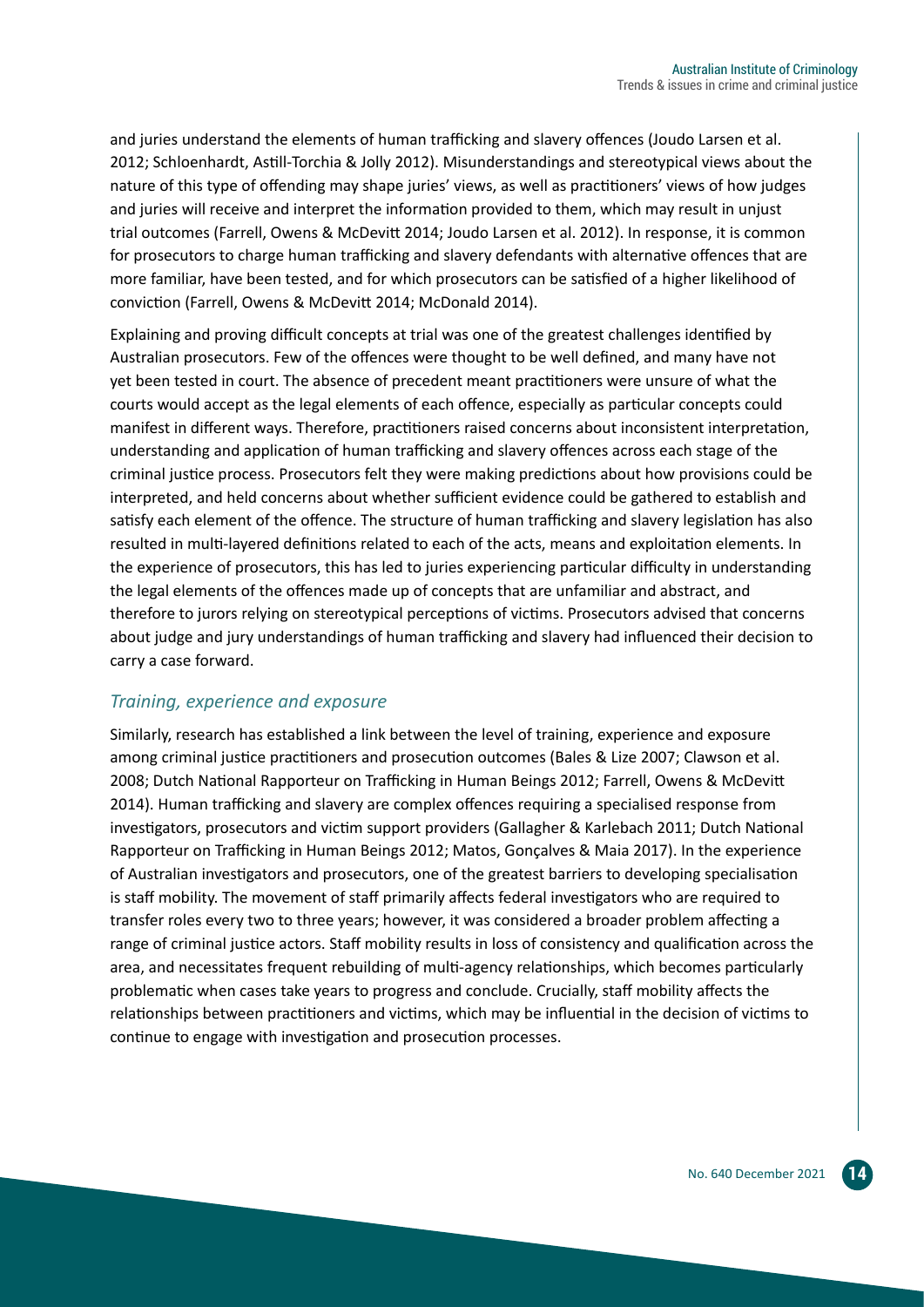Another barrier relates to the appropriateness and relevance of training provided as part of the Human Trafficking Investigations Course. This course 'is designed to develop expertise in areas critical to the successful investigation of human trafficking, including legislation, investigative methodologies and victim liaison and support' (Interdepartmental Committee on Human Trafficking and Slavery 2020: 66). The course is delivered by personnel from relevant Australian government agencies (including the CDPP) and non-government organisations to frontline officials from the AFP, Australian Border Force and state and territory law enforcement agencies. Investigators argued that the training was not operationally focused and had limited practical applicability to crucial aspects of an investigation, such as interviewing vulnerable witnesses and compiling evidence. The training was critiqued for being too high-level and information-based (ie providing an overview of trends in victimisation and offending).

## **Conclusion**

Australian investigators and prosecutors have demonstrated the importance of pursuing human trafficking and slavery cases in the public interest, yet they are hindered by the poor likelihood of conviction. Successful prosecution requires a variety of measures, including adequate national legislation, appropriate victim protection and support, appropriate training, and effective collaboration between investigators, prosecutors and victim support services. Investigators and prosecutors have considerable discretion over case progression and are required to weigh myriad factors at each stage of the criminal justice process. Determining and understanding the points of attrition can help shape strategies to improve criminal justice outcomes. To this end, a focus on victim engagement, specialist training and the breadth and quality of evidence may reduce the range of reasons that investigators and prosecutors decide to discontinue a case.

## **Acknowledgements**

I would like to thank the CDPP and AFP for their support of the research through the provision of data. I would also like to acknowledge the valuable contribution of Dr Samantha Bricknell, former Research Manager at the Australian Institute of Criminology, to the research idea, design and data collection.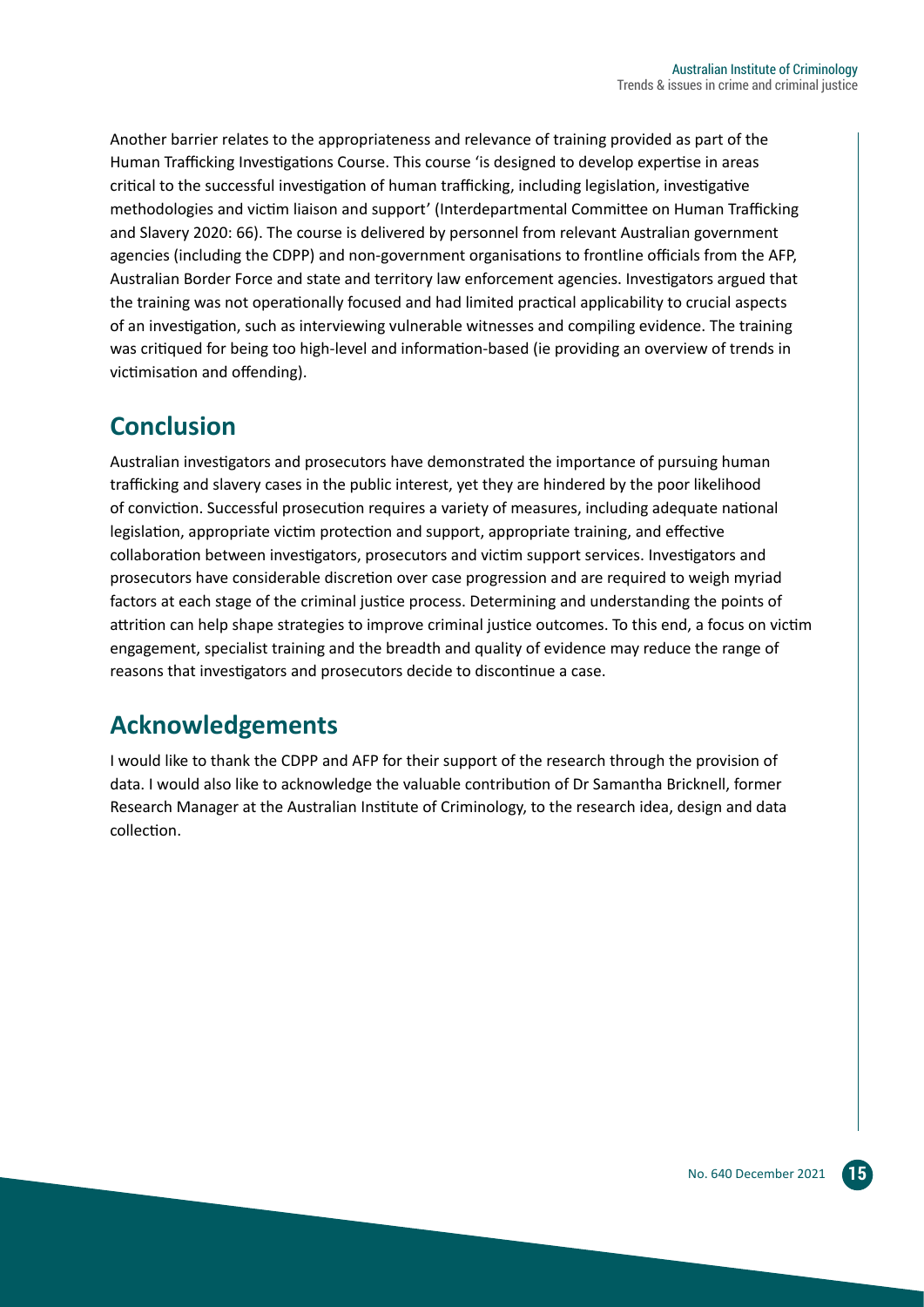## **References**

*URLs correct as at October 2021*

Australian Federal Police (AFP) 2019. *Annual report 2018–19*.<https://www.afp.gov.au/annual-report-2018-19>

Australian Federal Police (AFP) 2016. *The case categorisation & prioritisation model: Guidance for AFP clients*. <https://www.afp.gov.au/what-we-do/operational-priorities/case-categorisation-and-prioritisation-model>

Australian Red Cross 2013. *Human trafficking in Australia: Frequently asked questions*. <https://www.redcross.org.au/getmedia/c25b6d6e-e52c-464a-92bf-8afc79c3836f/Trafficking-FAQs.PDF.aspx>

Bales K & Lize S 2007. Investigating human trafficking: Challenges, lessons learned, and best practices. *FBI Law Enforcement Bulletin* 76(4): 24–32

Commonwealth Director of Public Prosecutions (CDPP) 2014. *Prosecution policy of the Commonwealth: Guidelines for the making of decisions in the prosecution process*. Canberra: Australian Government. <https://www.cdpp.gov.au/prosecution-process/prosecution-policy>

Commonwealth Director of Public Prosecutions (CDPP) nd. Partner agencies. <https://www.cdpp.gov.au/partner-agencies>

Clawson HJ, Dutch N & Cummings M 2006. *Law enforcement responses to human trafficking and the implications for victims: Current practices and lessons learned*. Washington: US Department of Justice

Clawson HJ, Dutch N, Lopez S & Tiapula S 2008. *Prosecuting human trafficking cases: Lessons learned and promising practices*. Washington: US Department of Justice

David F 2008. Prosecuting trafficking in persons: Known issues, emerging responses. *Trends & issues in crime and criminal justice* no. 358. Canberra: Australian Institute of Criminology. <https://www.aic.gov.au/publications/tandi/tandi358>

David F 2007. Law enforcement responses to trafficking in persons: Challenges and emerging good practice. *Trends & issues in crime and criminal justice* no. 347. Canberra: Australian Institute of Criminology. <https://www.aic.gov.au/publications/tandi/tandi347>

Davy D 2016. Justice for victims of human trafficking in Australia? Issues associated with Australia's criminal justice response to trafficking in persons. *Contemporary Justice Review* 20(1): 115–31. <https://doi.org/10.1080/10282580.2016.1262773>

Department of Social Services 2019. Extend the Support for Trafficked People program. [https://](https://plan4womenssafety.dss.gov.au/initiative/extend-the-support-for-trafficked-people-program/) [plan4womenssafety.dss.gov.au/initiative/extend-the-support-for-trafficked-people-program/](https://plan4womenssafety.dss.gov.au/initiative/extend-the-support-for-trafficked-people-program/)

Farrell A et al. 2012. *Identifying challenges to improve the investigation and prosecution of state and local human trafficking cases*. Washington, DC: National Institute of Justice

Farrell A, McDevitt J & Fahy S 2008. *Understanding and improving law enforcement responses to human trafficking: Final report*. Human Trafficking Data Collection and Reporting Centre Research and Technical Reports. Boston: Northeastern University

Farrell A, Owens C & McDevitt J 2014. New laws but few cases: Understanding the challenges to the investigation and prosecution of human trafficking cases. *Crime, Law and Social Change* 61: 139–68. <https://doi.org/10.1007/s10611-013-9442-1>

Gallagher AT & Karlebach N 2011. *Prosecution of trafficking in persons cases: Integrating a human rights-based approach in the administration of criminal justice*. Background Paper. United Nations Human Rights Office of the High Commissioner.<https://www.ohchr.org/EN/Issues/Trafficking/Pages/meetingProsecutionTrafficking.aspx>

Interdepartmental Committee on Human Trafficking and Slavery 2020. Trafficking in Persons. The Australian Government Response 1 July 2016 – 30 June 2017. The Ninth Report of the Interdepartmental Committee on Human Trafficking and Slavery. Canberra: Commonwealth of Australia. [https://www.homeaffairs.gov.au/about](https://www.homeaffairs.gov.au/about-us/our-portfolios/criminal-justice/people-smuggling-human-trafficking/human-trafficking)[us/our-portfolios/criminal-justice/people-smuggling-human-trafficking/human-trafficking](https://www.homeaffairs.gov.au/about-us/our-portfolios/criminal-justice/people-smuggling-human-trafficking/human-trafficking)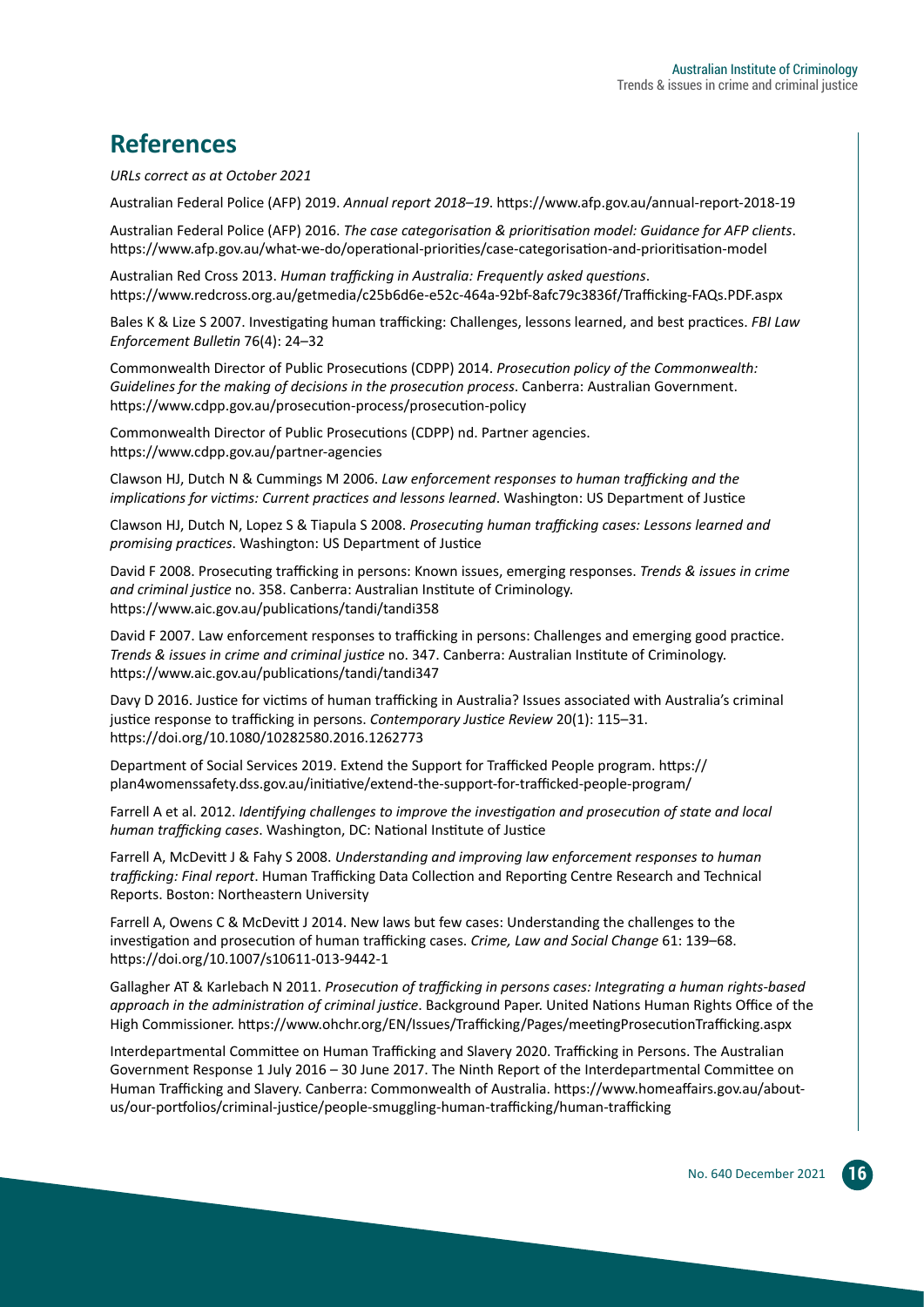Joudo Larsen J, Renshaw L, Gray-Barry S, Andrevski H & Corsbie T 2012. *Trafficking in persons monitoring report: January 2009 – June 2011*. *Monitoring report* no. 19. Canberra: Australian Institute of Criminology. <https://aic.gov.au/publications/mr/mr19>

Matos M, Gonçalves M & Maia A 2019. Understanding the criminal justice process in human trafficking cases in Portugal: Factors associated with successful prosecutions. *Crime, Law and Social Change* 72: 501–25. <https://doi.org/10.1007/s10611-019-09834-9>

Matos M, Gonçalves M & Maia A 2017. Human trafficking and criminal proceedings in Portugal: Discourses of professionals in the justice system. *Trends in Organized Crime* 21: 370–400. <https://doi.org/10.1007/s12117-017-9317-4>

McDonald WF 2014. Explaining the under-performance of the anti-trafficking campaign: Experience from the United States and Europe. *Crime, Law and Social Change* 61: 125–138. <https://doi.org/10.1007/s10611-013-9511-5>

National Rapporteur on Trafficking in Human Beings 2012. *Case law on trafficking in human beings 2009–2012: An analysis.* The Hague: BNRM. [https://www.dutchrapporteur.nl/publications/reports/2013/04/26/case-law](https://www.dutchrapporteur.nl/publications/reports/2013/04/26/case-law-on-trafficking-in-human-beings-2009-2012-interactive)[on-trafficking-in-human-beings-2009-2012-interactive](https://www.dutchrapporteur.nl/publications/reports/2013/04/26/case-law-on-trafficking-in-human-beings-2009-2012-interactive)

Nguyen OV, Le TQ & Luong HT 2020. Police failure in identifying victims of human trafficking for sexual exploitation: An empirical study in Vietnam. *Journal of Crime and Justice*. <https://doi.org/10.1080/0735648X.2020.1724816>

Renshaw L, Kim J, Fawkes J & Jeffreys E 2015. *Migrant sex workers in Australia*. Research and public policy series no. 131. Canberra: Australian Institute of Criminology.<https://www.aic.gov.au/publications/rpp/rpp131>

Schloenhardt A, Astill-Torchia P & Jolly JM 2012. Be careful what you pay for: Awareness raising on trafficking in persons. *Washington University Global Studies Law Review* 11(2): 415–35

Simmons F, O'Brien B, David F & Beacroft L 2013. Human trafficking and slavery offenders in Australia. *Trends & issues in crime and criminal justice* no. 464. Canberra: Australian Institute of Criminology. <https://www.aic.gov.au/publications/tandi/tandi464>

United Nations Global Initiative to Fight Human Trafficking (UN.GIFT) 2008. *From protection to prosecution – A strategic approach: A victim centred approach as a key to increasing the effectiveness of criminal justice responses to human trafficking*. Vienna: UN.GIFT

United Nations Office on Drugs and Crime (UNODC) 2021. *Global report on trafficking in persons 2021. Vienna: UNODC.* <https://www.unodc.org/unodc/data-and-analysis/glotip.html>

United Nations Office on Drugs and Crime (UNODC) 2018. *Global report on trafficking in persons 2018*. Vienna: UNODC. <https://www.unodc.org/unodc/en/data-and-analysis/glotip.html>

United Nations Office on Drugs and Crime (UNODC) 2017. *Evidential issues in trafficking in persons cases: Case digest*. Vienna: UNODC

United Nations Office on Drugs and Crime (UNODC) 2016. *Global report on trafficking in persons 2016*. Vienna: UNODC. <https://www.unodc.org/unodc/data-and-analysis/glotip.html>

United Nations Office on Drugs and Crime (UNODC) 2008. *Toolkit to combat trafficking in persons*. Vienna: UNODC. [https://www.unodc.org/unodc/en/human-trafficking/2008/electronic-toolkit/electronic-toolkit-to](https://www.unodc.org/unodc/en/human-trafficking/2008/electronic-toolkit/electronic-toolkit-to-combat-trafficking-in-persons---index.html)[combat-trafficking-in-persons---index.html](https://www.unodc.org/unodc/en/human-trafficking/2008/electronic-toolkit/electronic-toolkit-to-combat-trafficking-in-persons---index.html)

Wilson JM & Dalton E 2008. Human trafficking in the heartland: Variation in law enforcement awareness and response. *Journal of Contemporary Criminal Justice* 24(3): 296–313. <https://doi.org/10.1177/1043986208318227>